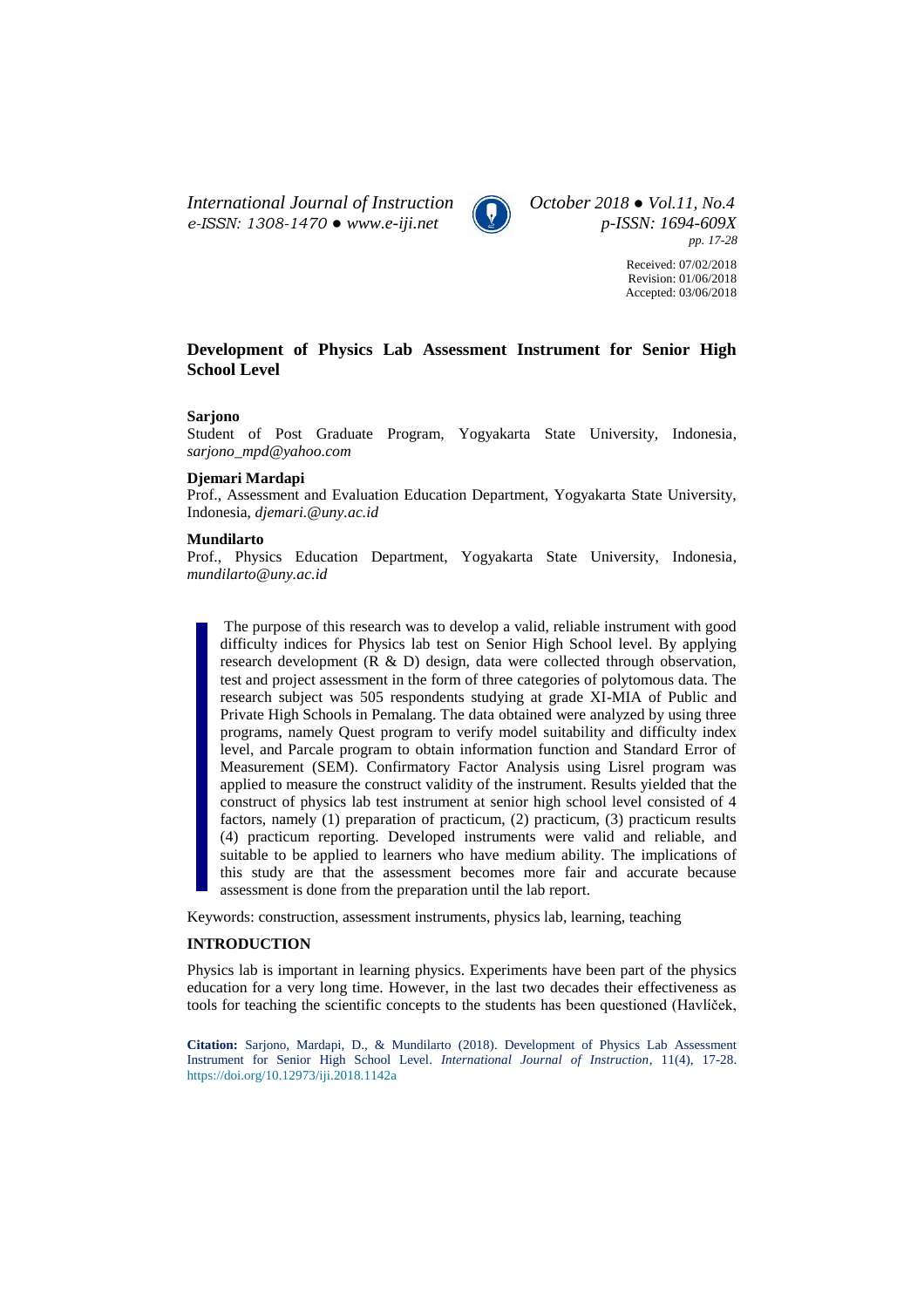2015). Assessment in the learning process is a very important component to measure the achievement of students' learning outcomes, for example, the assessment of scientific work skills (Ariani, et al, 2016).

In addition, Physics is a way of approaching problem solving, which requires direct observation and physical experimentation (AAPT, 2014). An advantage of physics lab usage is that it helps improve learners' higher order learning skills such as analysis, problem solving, and evaluating (Makgato & Mji, 2006). Assessment plays an important role in education because a qualified assessment system would improve the education quality (Mardapi, 2008). Based on The Assessment Guide by Educators and Education Unit of Senior High School 2017, skill assessment can be conducted through performance assessment by which the teachers do observation (Depdikbud, 2017). In addition, there are four stages in conducting physics lab activity; practicum preparation, practicum performance, practicum results and practicum reporting. Besides, this needs an empirical study to prove whether the construct of practicum assessment consists of four factors as described above. Hence, a physics lab assessment instrument that includes four stages as preserved in the 2013 curriculum is required to develop to be a guide for teachers in developing physics lab instruments. Thus, the purpose of this study is to design a construct of physics lab instrument for physics lab assessment at high school level which is composed of valid and reliable items with good difficulty index level.

### **REVIEW OF LITERATURE**

#### **Urgency of Physics Lab Assessment**

Education is very important aspect in human life. One of the main efforts to improve the quality of education is to improve the assessment. A commonly advocated best practice for classroom assessment is to make the assessments authentic. Authentic is often used with the meaning of mirroring real-world tasks or expectations. (Frey & Allen, 2012). The vision of physics education reform that makes students actively engaged in investigating important questions, collecting data, making evidence-based claims, and arguing conclusions requires rather sophisticated subject matter knowledge for physics teachers. (Wenning, 2003).The main skill that must be possessed in the 21st century curriculum is learning and innovation skill (Chasanah, et al, 2017). The laboratory has been given a central and distinctive role in science education, and science educators have suggested that rich benefits in learning accrue from using laboratory activities. (Hofstein & Lunetta, 2003). So it is needed to develop instruments for physics practice assessment which covers beginning to end.

Physics is a science generated through observations and experiments conducted by experts who construct laws, principles, concepts, rules in the form of mathematical equations or statements. Physics is a branch of science that is obtained through scientific methods to unravel the mysteries of matter and its interactions with other objects in the universe (Ekawati, 2017). Physics is always related to everyday life, so it is necessary for students to know and understand about physics (Rochmawati & Wahyuni, 2017). In relation with the notion of science, the following statement of a modern Nobel Prize-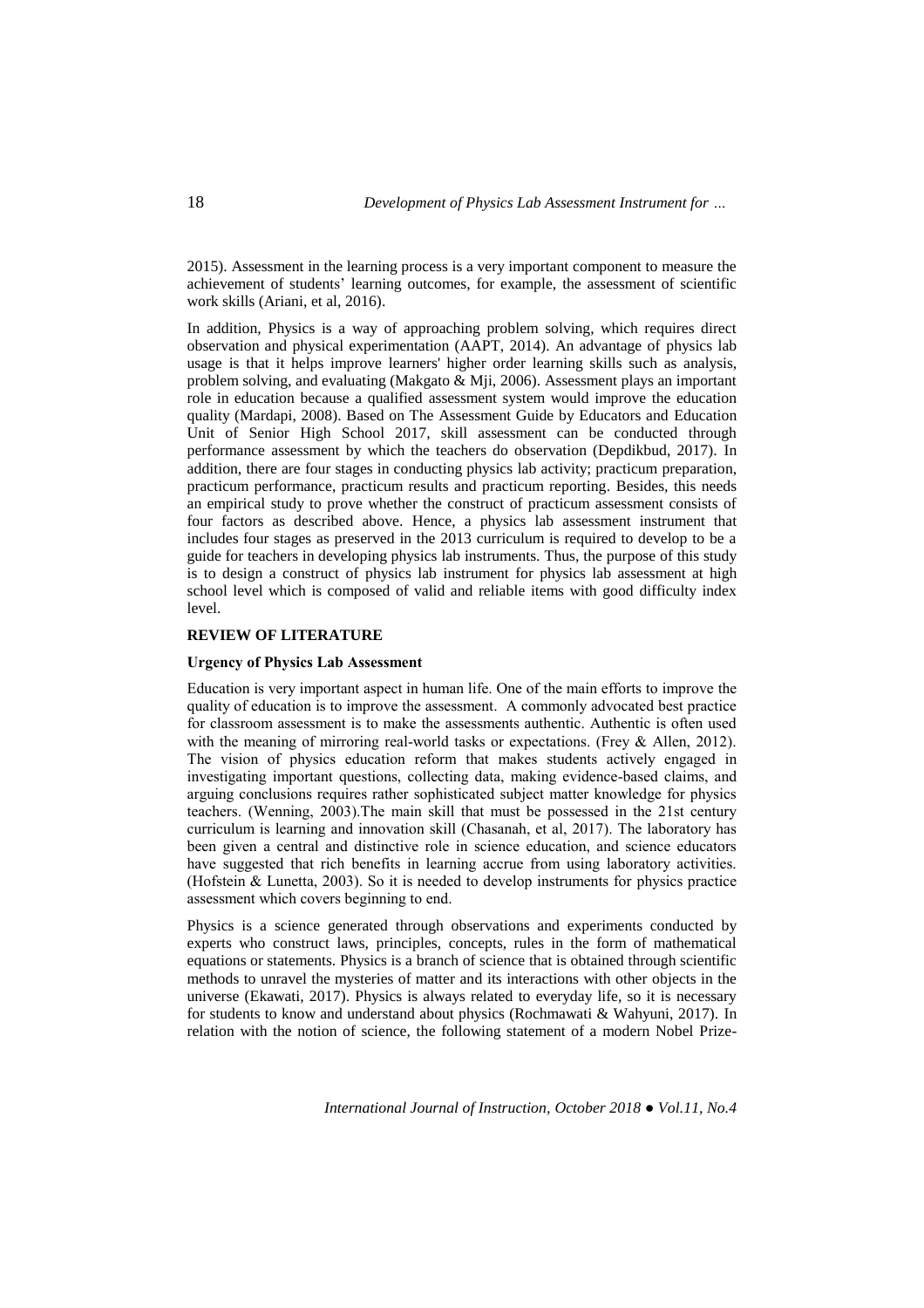winning physicist in 1965, Richard Philips Feynman (1963), could be used as a reflection. "The principle of science, the definition, almost is the following: the test of all knowledge is experiment. Experiment is the sole judge of scientific "truth". But what is the source of knowledge? Where do the laws that are to be tested come from? Experiment, itself, helps to produce these laws, in the sense that it gave us hints"

### **Inquiry-Based Learning**

For learners, learning should shift from being told to actively finding out, in order to construct knowledge for themselves (Depdikbud, 2013). This notion is in line with Piaget's cognitive development theory cited by Orsmond (2004), which affirms that an active child builds or constructs his own knowledge of the world around him as a result of various encounters with the environment, communication with other learners, such as discussion, those could influence his existing schemes or concepts that might lead to rethinking at the starting point of viewpoint.

A child who is learning will experience a series of adjustments to their environments, which are accomplished through two alternative mechanisms, namely the process of assimilation and balanced accommodation through equilibrium. Assimilation is a process of changing the environment to fit into our scheme. New information assimilated by learning can be modified with the concepts that are previously stored in a memory known as accommodation. In relation to the constructivism learning approach, more details can be reviewed in the following Chinn statement (2011). "Constructivism is probably the single most influential theory of learning in contemporary education. Constructivism asserts that learners learn by actively building up ideas on their own. In other words, learners learn by actively thinking about ideas, developing their own interpretations of ideas, and inventing their own ways of understanding about what they are learning. Because each student is unique, learners will construct unique interpretations of what they are studying".

Learners discover in their own way, develop their interpretations in learning to discover the scientific concepts they learn, because each learner has their own uniqueness. Through learning methods that emphasize inquiry, learners usually analyze and evaluate various information to reach decisions or conclusions, learners usually collect or seek some information about themselves. Those processes must be prepared; teachers should plan activities that encourage learners to actively think. A teacher should manage the resources needed and help learners to work actively and effectively.

# **The Importance of Physics Lab**

Physics lab is an effective learning resource that learners could use to achieve their expected competence. The use of physics lab would likely provide benefits, especially in learning physics learners need to conduct an experimental foundation for the theoretical concepts introduced in the class. Through the practical methods that provide learning experiences to learners, by Physics Lab learners would likely familiarize themselves with experimental apparatus, with various measuring tools, such as calipers, spring balance, thermometer and the usage of practicum materials, such as timer tape paper. Learners need to conduct a series of experiments in order to verify theories, principles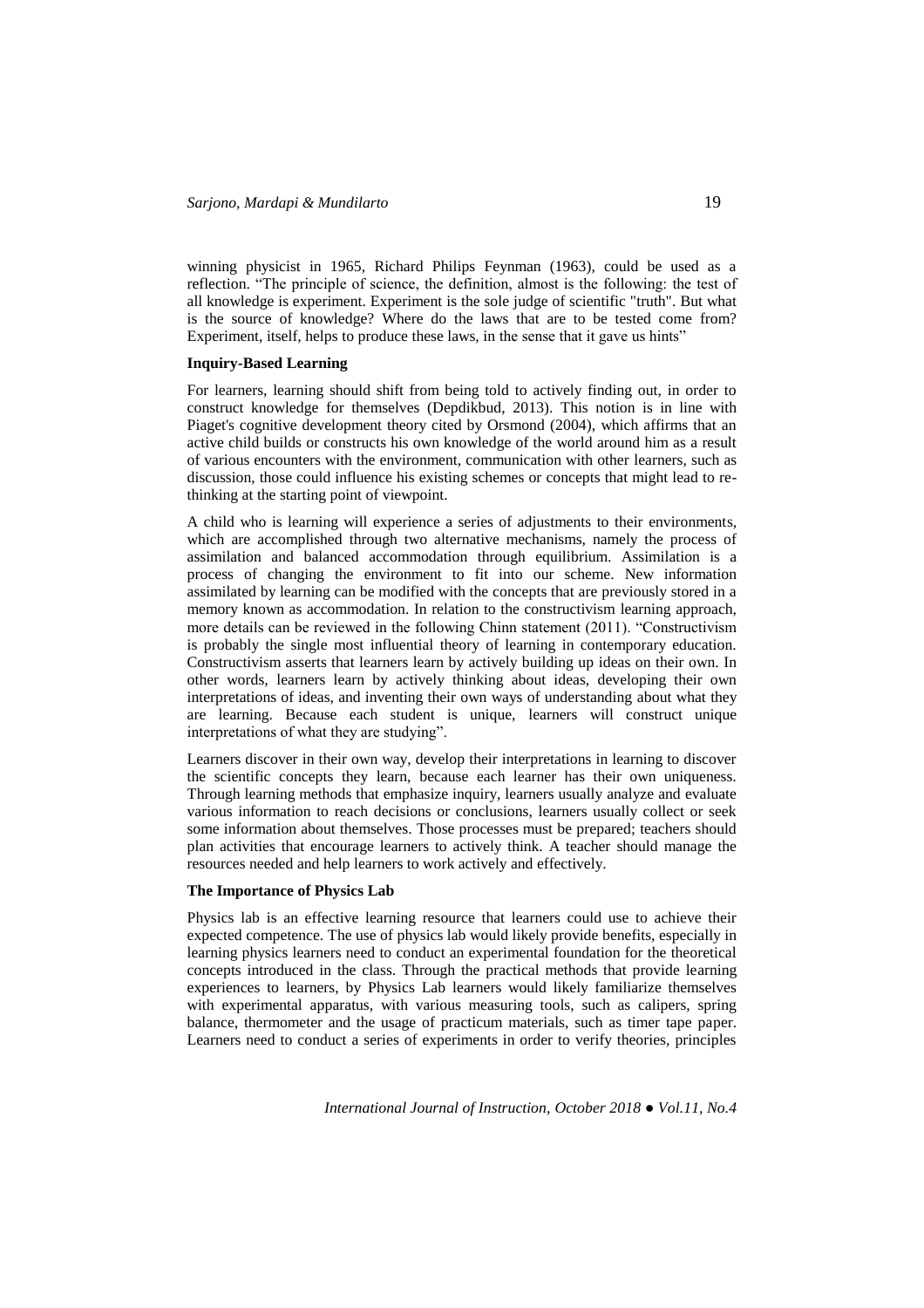and laws in physics. In addition, Physics lab allows learners to interact among learners to do a successful experiment. Activities in physics lab would likely improve the conceptual understanding of learners from the relationship of theory-practice, high-level reasoning, skills and development of their practical competence in the laboratory. Through physics lab, learners would interact directly with teachers and fellow learners, both physically and psychologically in a learning environment.

The importance of the physics lab could be reviewed in the following recommendations of the American Association of Physics Teachers (AAPT, 2014). "Physics is a way of approaching problem solving, which requires direct observation and physical experimentation. Being successful in this endeavor requires one to synthesize and use a broad spectrum of knowledge and skills, including mathematical, computational, experimental, and practical skills; and to develop particular habits of mind. "Thinking like a physicist" and constructing the knowledge of our physical universe pervade all of the recommended learning outcomes".

## **METHOD**

### **Type of Research**

This study applies a research developed R & D (Research & Development) design. The type was chosen because the objective was to develop a learning product (assessment instrument) acquiring fine levels of appropriateness through a process of validation and field testing empirically. The product developed in this research is a physics lab assessment instrument equipped with its rubric and scoring.

## **Model of Development**

Development of instruments model refers to the development of non-test instruments proposed by Mardapi (2012) that consists of ten steps; 1) determining instrument specifications, 2) writing instruments, 3) determining the scale of instruments, 4) determining scoring scales, 5) reviewing instruments, 6) conducting experimentations, 7) analyzing instruments, 8) assembling instruments, 9) carrying out measurements, and 10) interpreting measurement results. Adaptation is conducted to obtain a model of development that is suitable with the characteristics of the physics lab assessment instrument.

# **Procedure of Development**

Prior to the instrument development, need analysis was conducted through direct observation of schools by interviewing physics teacher as much as 12 and 20 learners, who are spread across several schools. The purpose of the need analysis is to obtain the real information about the difficulties experienced by the physics teachers in relation to the physics lab assessment instrument. The development procedure in the study includes stages adapted to the developed model. The stages include the pre-development, development, product validation, product revision and evaluation as well as implementation.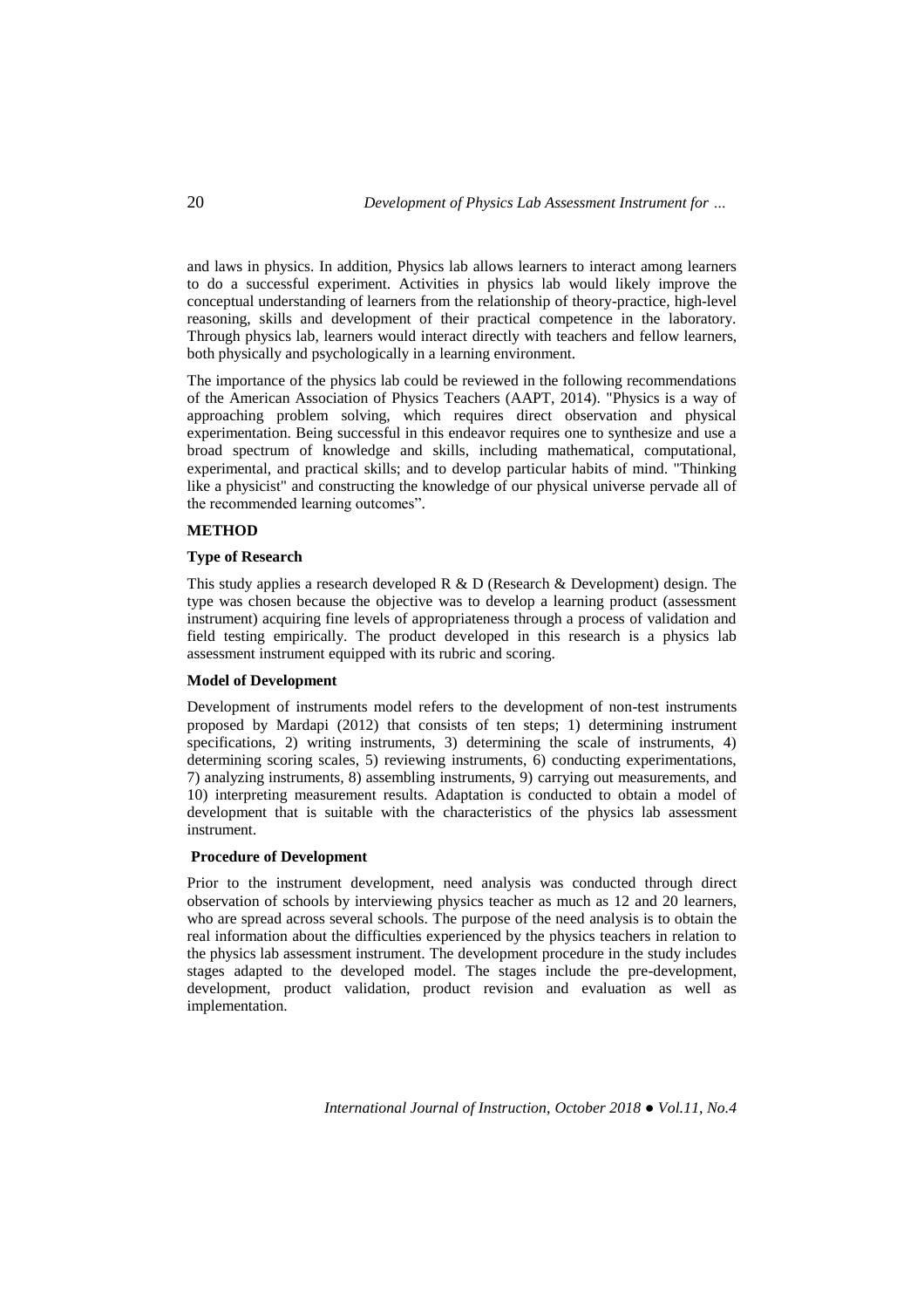After conducting the need analysis, the next stage is the pre-development stage. This stage includes the determination of test objectives or instruments, and the purpose of the instrument development is for formative tests. The next step is the determining the material tested; the determination of each indicator of the four stages and determining the statement of the indicator. The next step is validating the product by physics education experts and education evaluation experts. In addition to the experts, validation is also conducted by fellow physics teachers. After validation process, revisions and improvement were conducted in accordance with the direction and suggestions of the validators.



#### Figure 1

Instrument Development Chart Model

The next step is trial in a limited area that was administered to 505 learners of XI-MIA class in high school (SMA and MA, in Indonesia), which are both public and private schools in Pemalang. The data were tested using three categories of polytomous data. The data were analyzed using three programs, namely the Quest program to verify the suitability of the model and the difficulty level of the item while the Parcale program to obtain information function and Standard Error of Measurement (SEM). The construct validity of the instrument was obtained by applying Confirmatory Factor Analysis using Lisrel program. After obtaining valid instrument items which have a good degree of difficulty (between -2.00 to +2.00), the implementation was conducted. The development procedure could be reviewed in Figure 1.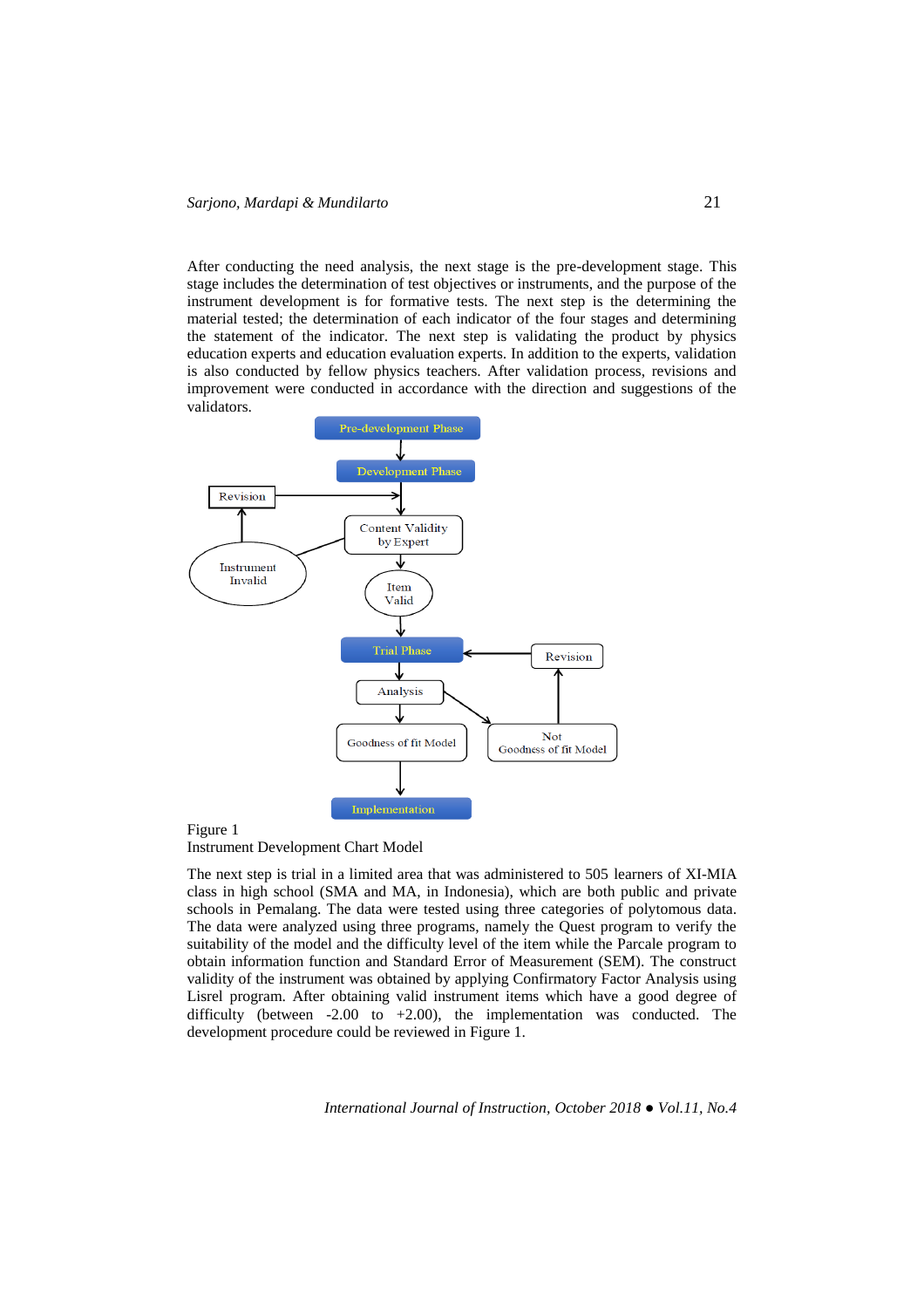## **Data Collection Instruments**

Physics lab assessment is divided into four stages, namely (1) preparation of practicum, (2) practicum performance, (3) practicum results and (4) practicum reporting. Each stage is spelled out into several indicators, so each indicator will be formulated in the form of a statement or command that directs the learners to perform the investigation steps. Each command is supplemented with three categories of polytomous assessment rubric.

The research data were collected in two ways, in the preparation and practicum phases data were collected by direct observation by physics teacher in their respective schools during the physics lab. Meanwhile, at the practicum result stage, the data were collected through the test which was obtained from the observation list during the practicum. This test was a question or command related to the data obtained during the physics lab. In the fourth stage or reporting stage, the data were collected through the assessment of the physics lab report.

### **Preparation and Implementation Phases**

The preparation phase consists of five indicators while the implementation stage consists of four indicators. These indicators were developed into a command or instruction sentence for learners to do something related to physics practicum. Teachers observed the quality of learners' performance in conducting their teachers' instruction and scored them by using a scale of 1 - 3. Learners who completely could not do the teacher's instruction will get the teacher's assistance and got minimum score that was 1.

### **The Result and Reporting Phases**

The results stage consists of eight indicators while the implementation stage consists of four indicators. These indicators were developed into a command or instruction sentence for learners to do something related to the results of the physics lab. What was instructed or directed at these two stages was written on a paper which had been provided. The teacher made corrections to the learners' work using a scale of 1 - 3.

# **Participants and sampling technique**

The participants of this study are the learners of Senior High School (SMA) and Madrasah Aliyah (MA) class XI IPA in Pemalang Indonesia, in total 505 students consisting of men and women. This research uses stratified random sampling technique with high school quality, medium quality and low quality category.

## **The Procedure of Implementation**

In this study, teachers form groups, each group consisting of 2 learners and each group was given a set of tools and practicum materials. One practicum consists of 5 to 7 groups, adjusted for the large number of science classes in each school. The teacher gives an assessment of the four stages using the rubric that has been provided.

**Preparation phase.** At this stage there are 5 commands that must be done by learners. The teacher observes the learner during the run of the five commands. In the preparation phase, the teacher scores the learner for each indicator according to the performance quality of the learners with 3 categories, score 3: very good; score 2: good and score 1: not good.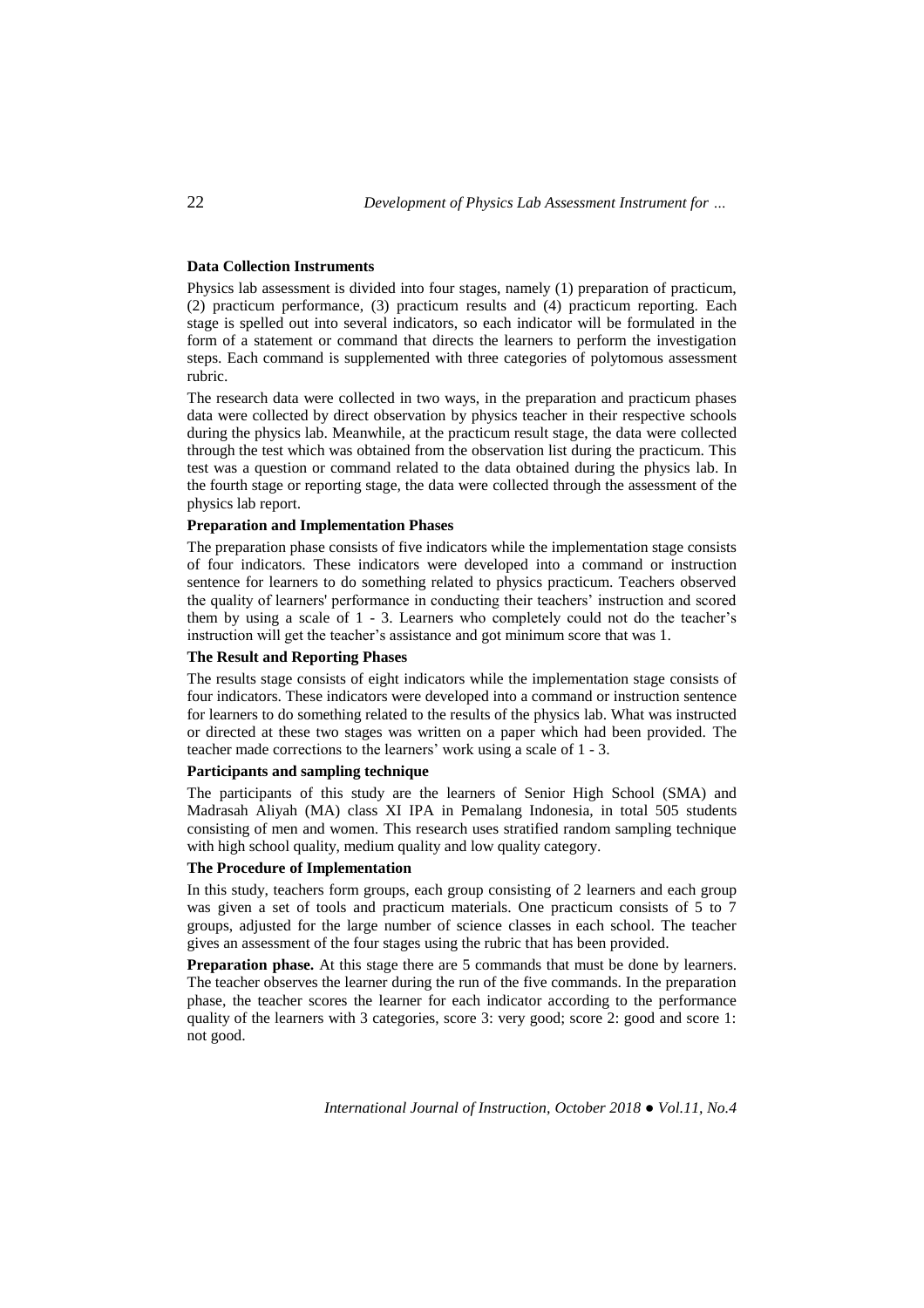**Implementation phase.** At this stage there are 4 commands that must be done by learners, the teacher observes the learner during the run of the five commands. In the implementation phase, the teacher scores the learner for each indicator according to the performance quality of the learners with 3 categories, score 3: very good; score 2: good and score 1: not good

**Stage results.** At this stage there are 8 commands to be done by the learner regarding the analysis of experimental data. Once completed, teachers can begin an assessment of what has been collected. In the Stage results, the teacher scores the learner for each of the indicators presented in the lab results of the learners with 3 categories as score 3: very good; score 2: good and score 1: not good.

**Stage of lab report.** Learners make a lab report, as specified. Then an assessment of the report consists of 4 indicators. The lab report is then scored by teachers with three categories on each indicator; score 3: very good; score 2: good and score 1: not good. (for more details, see the instrument trailer in the attachment)

#### **Technique of Data Analysis**

The data obtained were analyzed by using three programs, namely Quest program to verify model suitability and difficulty index level, and Parcale program to obtain information function and Standard Error of Measurement (SEM). The data in this research were the data of polytomous of three categories. The validity test of the content was done by the expert and the data were analyzed using Aiken formula. The data analysis technique included several aspects, namely: a) Goodness of fit to PCM, b) validity of item, c) item difficulty level, d) instrument reliability, e) information function and Standard Error of Measurement (SEM).

Goodness of fit to PCM: The fit test on the overall test based on the mean and standard deviation of INFIT MNSQ. If the mean value of INFIT MNSQ approaches 1.00 and the standard deviation is close to 0.00, then the overall item is fit in the PCM 1 PL model. All of these analyses can be performed with the help of the QUEST program.

Item Validity: An item is considered to be fit, according to Adams & Khoo (1996), on the model if INFIT MNSQ value is in the range between 0.77 and 1.30. Items are in good condition or fit to use.

The Reliability of Instrument: Estimation of instrument reliability can be reviewed based on the output of QUEST program analysis for the reliability for item and reliability for testee. According to Mardapi (2012) the instrument is quite good if it has a reliability coefficient or reliability index equal to or greater than 0.70.

Difficulty Indeces of Item: Estimation of the level of difficulty in the instrument can be performed with the help of the QUEST program. The item is said to be good if the item difficulty index is between  $-2$  to  $+2$ .

Information Function and SEM: Estimation of information function and SEM is performed with the help of parscale program. Based on this information function and SEM, a test or instrument would be likely suitable to be tested to testee with certain capability  $(\theta)$  (high, low or moderate).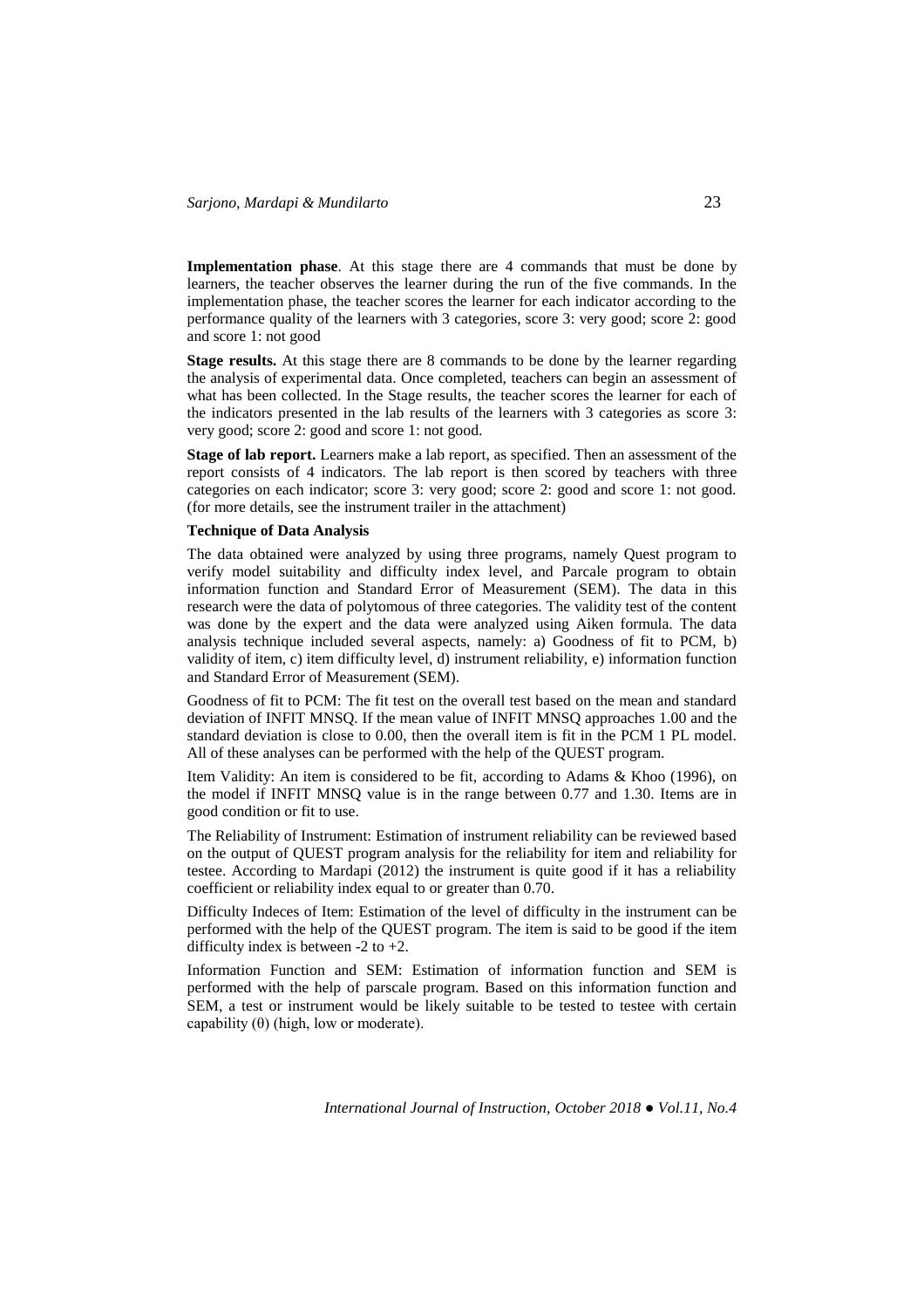### **FINDINGS AND DISCUSSION**

The product of this development is the instrument of Physics Lab assessment for senior high school level with scoring rubric of scale 1 - 3. This physics lab assessment instrument consists of four stages; preparation stage and implementation phase in the form of observation sheet of learners conducted by the teacher during the Physics Lab. The result stage is a test that is generated from the results of observation data during the Physics Lab which is packed in the form of questions that can lead the learners to do something, such as making a graph. The fourth stage is the reporting stage where each learner makes a report of Physics Lab, then an assessment is carried out on a scale of 1- 3 and this applies to all stages.

# **The Fit of Item of Physics Lab Instrument**

If the mean value of INFIT MNSQ approaches 1.00 and the standard deviation is close to 0.00, then the overall item is fit in the PCM model.

| TTEM FIL<br>all on all ( $N = 505$ L = 21 Probability Level= .50)                                                                                                                            |  |  |  |   |                                 |  |  |  |  |
|----------------------------------------------------------------------------------------------------------------------------------------------------------------------------------------------|--|--|--|---|---------------------------------|--|--|--|--|
| <b>INFIT</b><br>MN5Q .56 .63 .71 .83 1.00 1.20 1.40 1.60                                                                                                                                     |  |  |  |   |                                 |  |  |  |  |
| 1 item 1<br>2 item 2<br>3 item 3<br>4 item 4<br>5 item 5<br>6 item 6<br>7 item 7<br>8 item 8<br>9 item 9<br>10 item 10<br>11 item 11<br>12 item 12<br>13 item 13<br>14 item 14<br>15 item 15 |  |  |  | ŵ | ŵ<br>ŵ<br>ŵ<br>Ý<br>ý<br>Ý<br>Ý |  |  |  |  |
| 16 item 16<br>17 item 17<br>18 item 18<br>19 item 19<br>20 item 20<br>21 item 21                                                                                                             |  |  |  |   | ŵ<br>ŵ<br>ŵ<br>ŵ<br>ŵ           |  |  |  |  |

## Figure 2

Plot Item Physics Lab

The plot of instrument item for skill competence assessment can be seen in Figure 2. Based on Figure 2 it can be seen that all the items in the skill competence assessment instrument are in the range of 0.77 and 1.30. This shows that all of them are using PCM 1 PL model.

## **Estimation Results**

Based on the results of the analysis of the expanded test data, the characteristics of the competency assessment instrument for physics lab of class XI were obtained. The 21 item estimation results were performed by 505 learners with a probability level of 0.5 and by using polytomous scoring according to PCM 1 PL of the three categories, the results are shown in Table 1.

*International Journal of Instruction, October 2018 ● Vol.11, No.4*

 $T+am$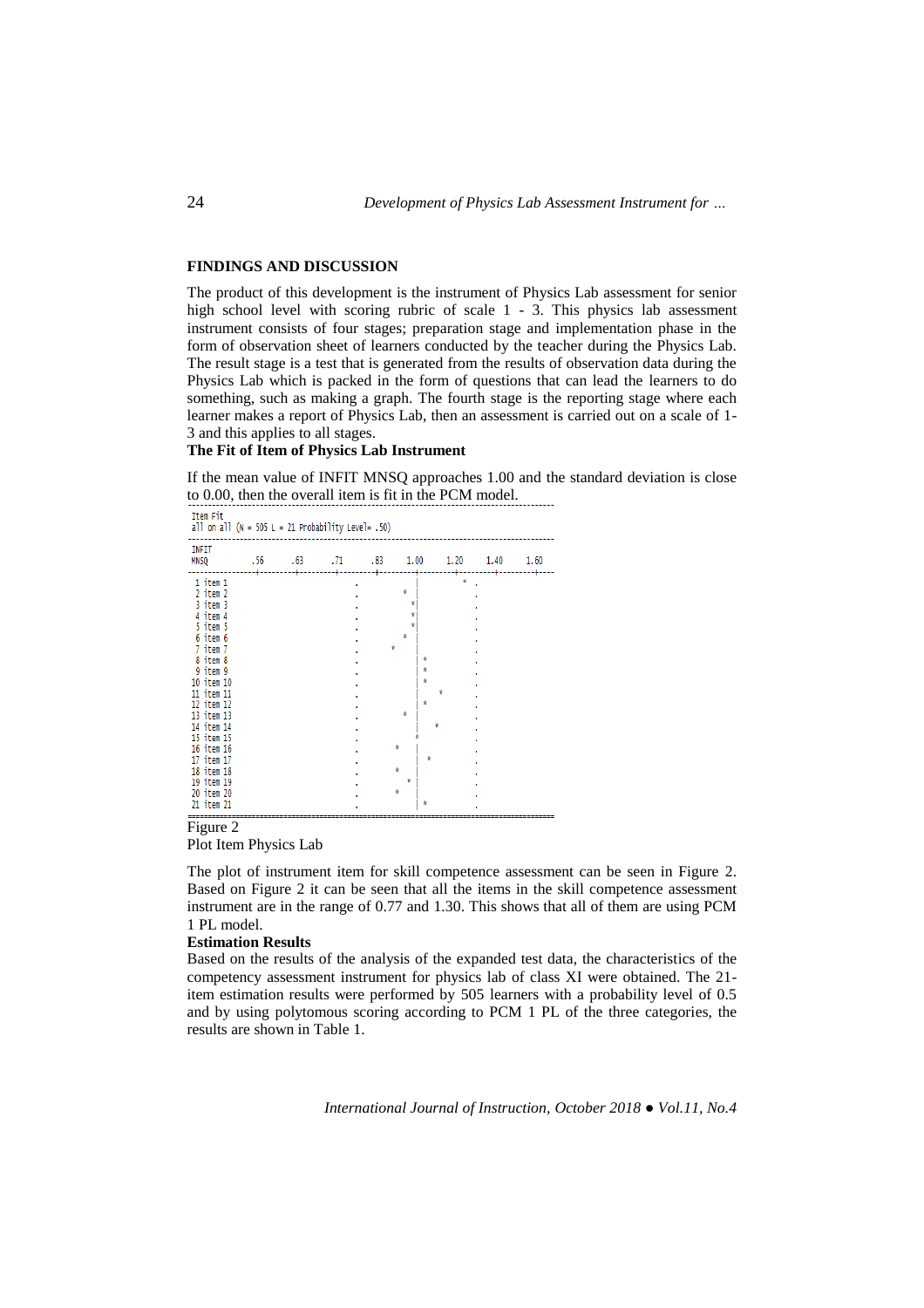Table 1

Estimation of Physics Lab Item Instrument

| Description                               | Trial           |
|-------------------------------------------|-----------------|
| <b>Testee Reliability</b>                 | 0.95            |
| Value of INFIT MNSO                       | 0.86            |
| <b>RMSEA</b>                              | $0.88 - 1.21$   |
| Mean and Standard Deviation of INFIT MNSO | $1.01 \pm 0.08$ |
| <b>RMSEA</b>                              | $-1.15 - 0.85$  |

Based on Table 1, it is proved that the INFIT MNSQ value is from 0.88 to 1.21. The mean and standard deviation values of INFIT MNSQ are  $1.00 \pm 0.08$ , thus all items fit according to the PCM model. Item difficulty level is between -1.15 to 0.85, so all items are in good condition, supported by high instrument reliability of 0.95.

#### **Item Difficulty Level**

An illustration of the difficulty level is given in grading the competency appraisal instruments of physics skills of class XI class. The distribution of item difficulty levels from the four stages and categories can be seen in Table 2.

Table 2

Distribution of items Exchange Rates

| No             | <b>Stages</b>             | Indicators     | <b>Difficulties</b> | category 1 | category 2 | category 3 |
|----------------|---------------------------|----------------|---------------------|------------|------------|------------|
| $\mathbf{1}$   | Stage1                    |                | $-0.08$             | $-0.49$    | $-0.11$    | 0.52       |
|                | Preparation               | $\overline{c}$ | 0.17                | $-0.43$    | 0.9        | 0.40       |
|                |                           | 3              | $-0.54$             | $-0.51$    | $-0.33$    | 0.30       |
|                |                           | $\overline{4}$ | $-0.08$             | $-0.19$    | $-0.31$    | 0.42       |
|                |                           | 5              | 0.12                | $-0.51$    | 0.23       | 0.40       |
|                | Average Difficulty        |                | 0.08                |            |            |            |
| 2              | Stage 2                   |                | 0.05                | $-0.43$    | 0.12       | 0.36       |
|                | Implementation            | $\overline{c}$ | 0.06                | $-0.48$    | 0.16       | 0.38       |
|                |                           | $\overline{3}$ | 0.07                | $-0.44$    | 0.13       | 0.38       |
|                |                           | $\overline{4}$ | 0.05                | $-0.53$    | 0.17       | 0.41       |
|                | <b>Average Difficulty</b> |                | 0.06                |            |            |            |
| 3              | Stage 3                   | 1              | 0.12                | $-0.56$    | 0.21       | 0.47       |
|                | Results                   | $\overline{c}$ | 0.02                | $-0.38$    | 0.01       | 0.39       |
|                |                           | $\overline{3}$ | $-0.12$             | $-0.44$    | $-0.12$    | 0.44       |
|                |                           | $\overline{4}$ | $-0.15$             | $-0.32$    | $-0.22$    | 0.39       |
|                |                           | 5              | $-0.13$             | $-0.31$    | $-0.23$    | 0.41       |
|                |                           | 6              | 0.67                | 0.39       | $-0.23$    | 0.51       |
|                |                           | $\overline{7}$ | 0.98                | 0.54       | $-0.05$    | 0.49       |
|                |                           | 8              | $-0.35$             | $-0.36$    | $-0.4$     | 0.41       |
|                | Average Difficulty        |                | 0.13                |            |            |            |
| $\overline{4}$ | Stage 4                   | 1              | $-0.01$             | $-0.31$    | $-0.14$    | 0.44       |
|                | Reporting                 | $\overline{c}$ | 0.08                | $-0.52$    | 0.14       | 0.46       |
|                |                           | 3              | $-0.07$             | $-0.39$    | $-0.13$    | 0.45       |
|                |                           | $\overline{4}$ | 0.33                | $-0.36$    | 0.27       | 0.42       |
|                | <b>Average Difficulty</b> |                | 0.08                |            |            |            |

Based on Table 3 it is seen that the second stage, ie the implementation stage has the lowest difficulty level of -0.08. The next difficulty level is the implementation stage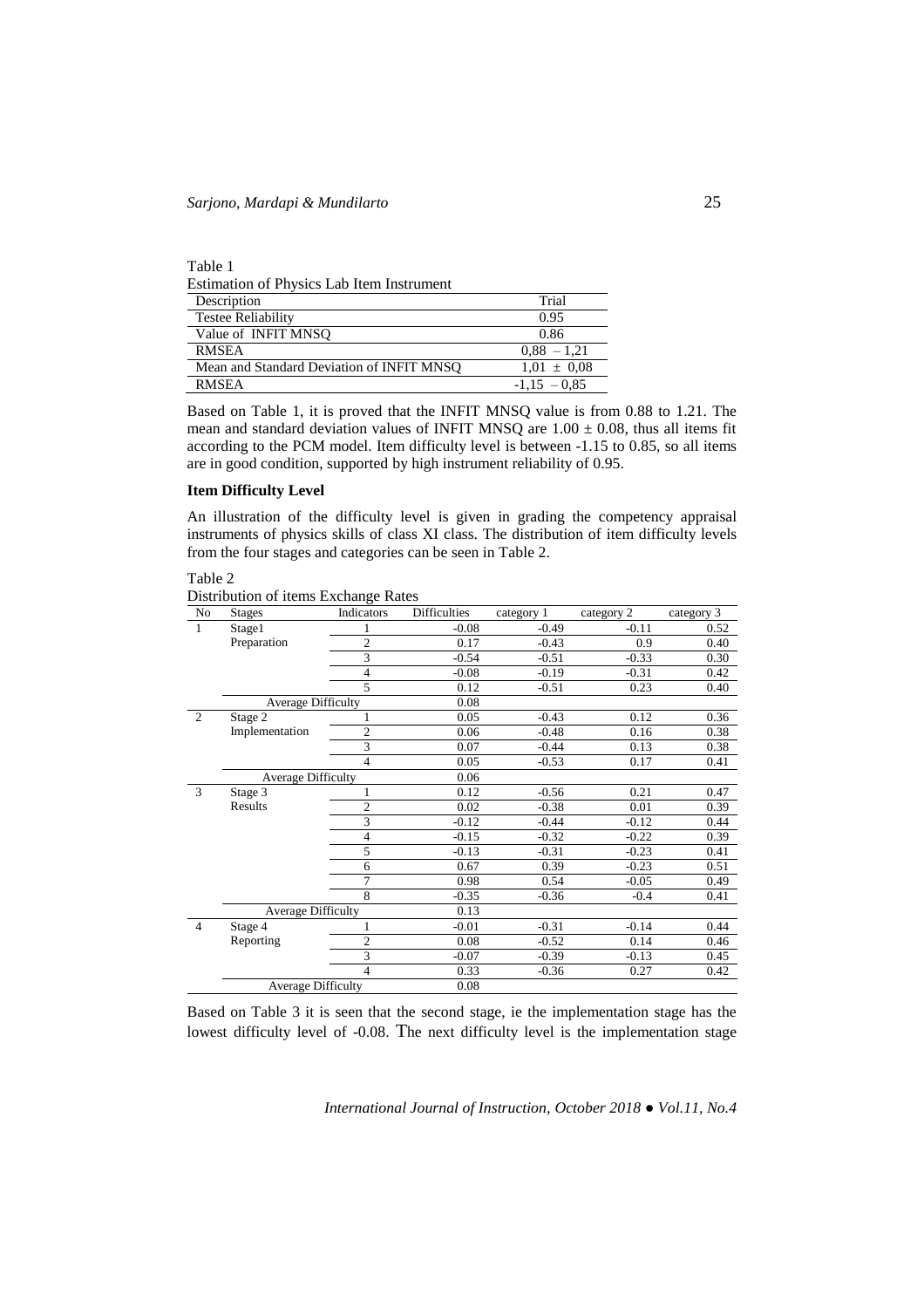(0.06), the next difficulty level is the result stage (0.08). While the most difficult stage is the third stage, the yield stage of 0.13. Because each stage has a different level of difficulty, the more difficult stage should have a higher weight.

This indicates that inquiry-based physics learning still needs to be improved. Inquirybased activities should be used as a preferred instruction method in preservice teacher education (Tatar & Nilgün, 2012). For more details, a diagram of the difficulty level of the items of each stage can be made, as shown in Figure 3.



Level of Exchange of Points in Each Stage

Information:

- 1 : Preparation phase
- 2 : Implementation phase
- 3 : Results phase
- 4 : lab report phase

# **Appropriate ability for developed instruments**

Based on the results of data analysis, the graph of information and SEM function is presented in Figure 5. Figure 5 shows that assessment instrument for the skills provides the ability information between -1,90 and +1.90, the competency appraisal instrument for skills is more appropriately applied to the respondents with the ability  $(\theta)$  of -1.90  $\leq \theta \leq +1.90$ . Capacity coverage is wide enough; so it is very suitable to be applied to high school learners whose input consists of various economic background, social culture and varying abilities.



Information Function and Standard Error Measurement Kurve Physics Lab Instrument Figure 4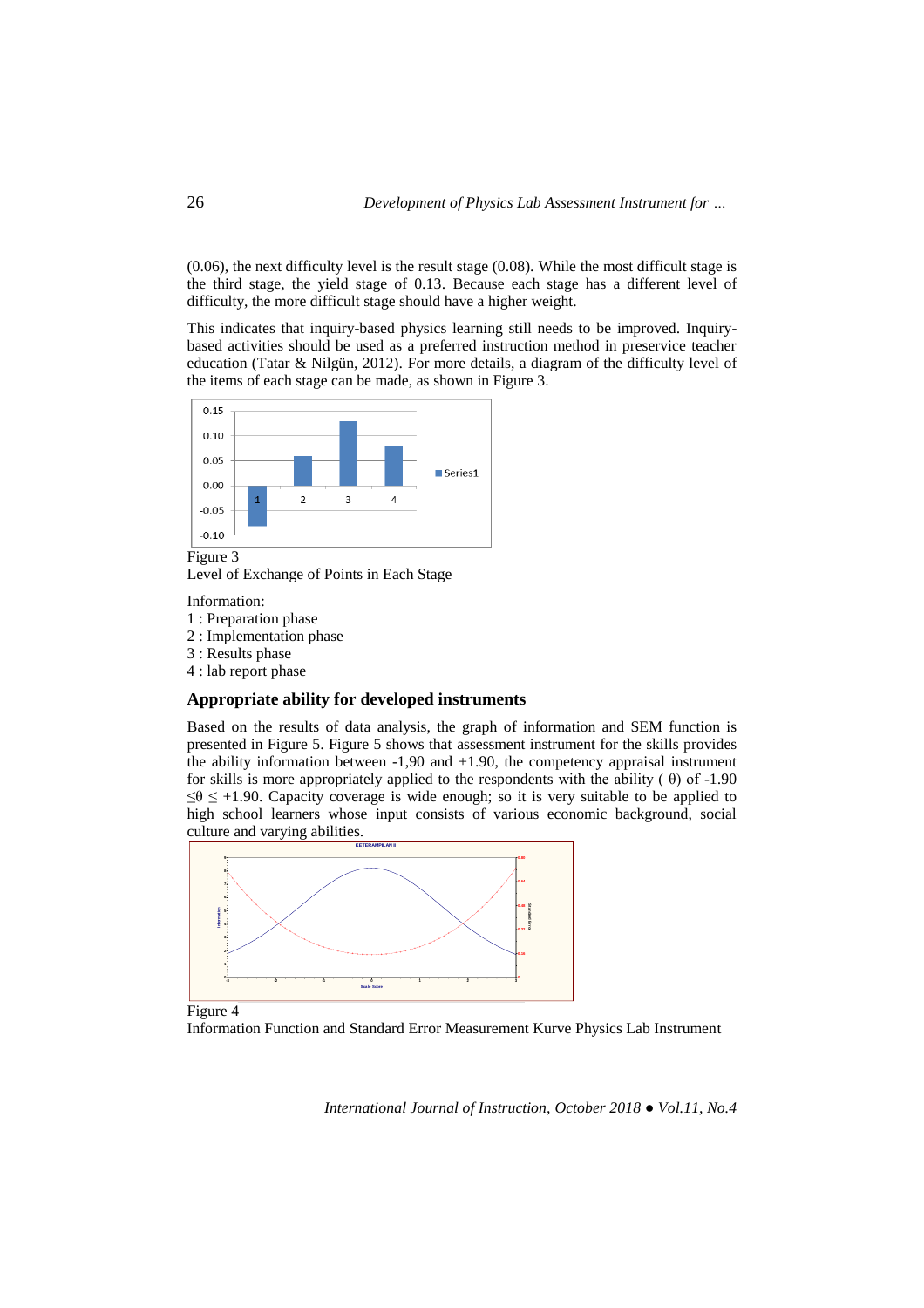## **CONCLUSION**

All the items of the draft of the High School physics lab assessment apparatus having a range of difficulty levels between -2.00 and +2.00 means that all of the substance of the instrument is in good category. Instrument assessment of high school Physics Lab has high reliability of 0.95. Based on the information on function graph and Standard Error of Measurement, instrument of physics high school physics lab, it is appropriate to measure learners with abilities from  $-2,6$  to  $+1,90$ .

Physical lab instrument is a set of physics learning with the method of investigation, on the subject of harmonic motion. This instrument is equipped with scoring and rubric assessment so as to facilitate teachers in implementing physics learning. In addition, this instrument can be used as a reference for physics teacher in developing physics lab appraisal instruments for other language subjects.

Instruments were developed as valid, reliable and suitable to be applied to learners who have medium ability.

Students' critical thinking disposition increased significantly after implementation of performance assessment model in physics laboratory (Emiliannur et al, 2017). Further, it is said that the guided inquiry laboratory experiments developed positive attitudes towards chemistry laboratory and decreased the students' chemistry laboratory anxiety (Ural, 2016).

#### **RECOMMENDATIONS**

Teachers can use the physics lab instrument that has been developed to obtain a fair and accurate assessment result on the matrix spring and mathematical material.

### **REFERENCES**

American Association of Physics Teachers. (2014). *Recommendations for the Undergraduate Physics Laboratory Curriculum*, Report prepared by a Sub committee of the AAPT Committee on Laboratories.

Ariani, D., Saptaningrum, E & Siswanto, J (2016). Scientific Skills Assessment Instrument on Physics Learning Based Inquiry. *Journal of Physics Learning, 7*(2). 109-117.

Chinn, C. A. (2011). Educational Psychology: Understanding Students' Thinking, Rutgers University.

Corlu, M. A. & Corlu, M. S. (2012). Scientific Inquiry Based Professional Development Models in Teacher Education. *Educational Sciences*: *Theory & Practice, 12*(1), 514- 521

Depdikbud. (2017). *Assessment Guide for Upper Secondary Education Unit. Directorate General of Primary and Secondary Education Ministry of Education and Culture.*

Depdikbud. (2013). *Regulation of the Minister of Education and Culture of the Republic of Indonesia Number 66 Year 2013 regarding Education Appraisal Standards. Jakarta.*